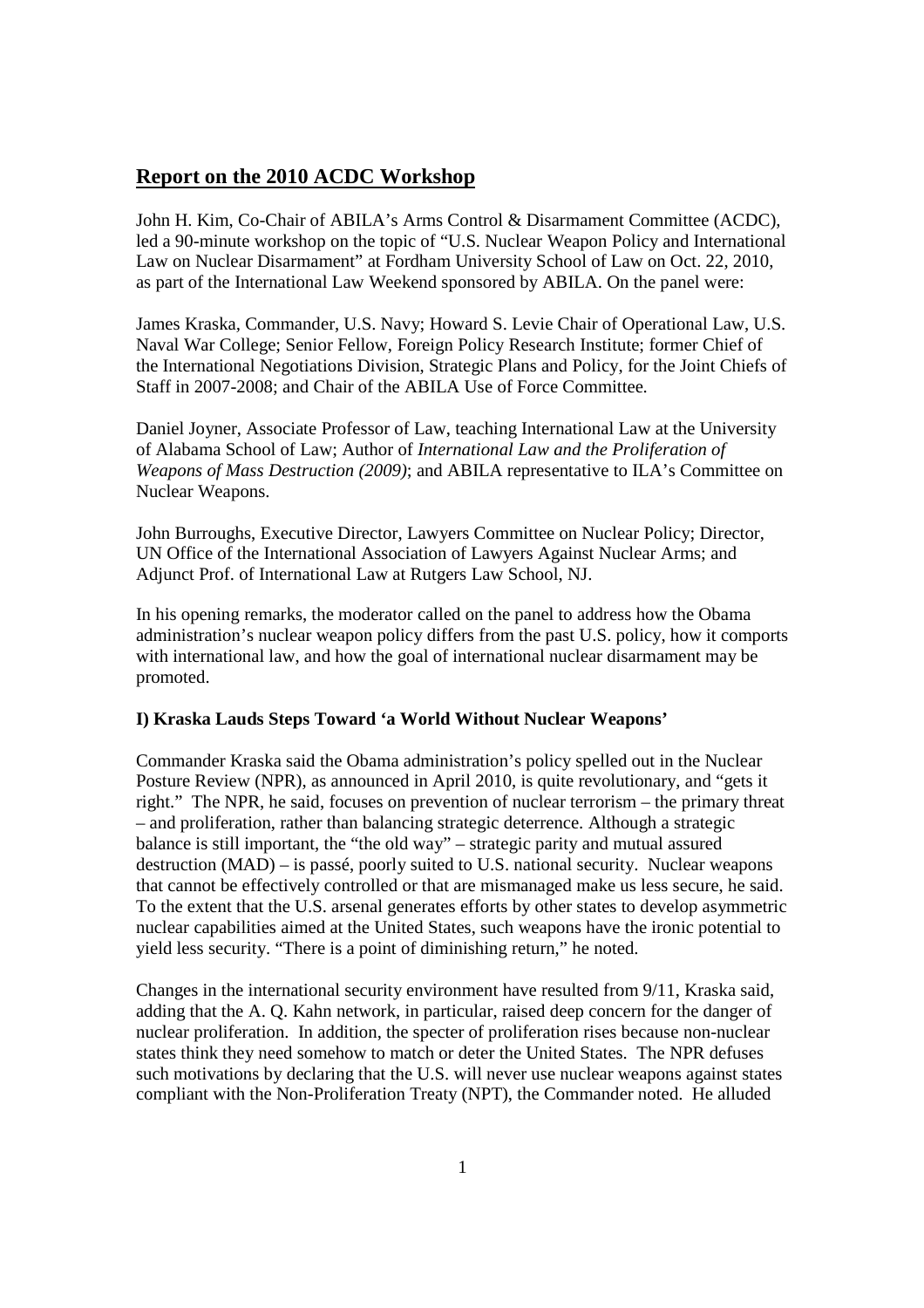to the bipartisan views of elder statesmen George Shultz, William Perry, Henry Kissinger, and Sam Nunn that are mirrored in the thinking behind the NPR.

Kraska said that the U.S. and Russia possess 95 percent of the world's nuclear arms, but that mistaken launches by either major nuclear power are "quite unlikely." Right now China is not a strategic nuclear threat to the United States, although its capabilities are growing in both quality and quantity. China, he added, needs to be brought into the international nuclear nonproliferation paradigm, which would arrest the growth in Beijing's arsenal, and thereby increase U.S. and allied security. Embracing more countries in the nonproliferation regime is what he termed "a *realpolitik* approach" to a safer world. The Obama administration has prudently increased the emphasis on nonproliferation diplomacy, said Kraska.

The New START treaty, reducing operational deployment of strategic nuclear weapons (ODSNW) by 25-30 percent to 1,500 warheads on each side, while curbing launchers and barring development of new nuclear weapons, is part of the new U.S. strategic vision for a world without nuclear weapons. While eliminating MIRVs, he noted, the U.S. will assure weapons reliability.

### **II) Joyner Sees NPT Duty to Negotiate for Nuclear Disarmament**

Dr. Joyner said changes since President Obama took office "are absolutely right" and help the United States comply with longstanding treaty obligations. He characterized the 2010 Nuclear Posture Review as a "very significant" change that brings the United States more into line with the NPT's Article VI. He recalled that the Bush administration adopted a "minimalist" interpretation of the Article VI mandate to pursue negotiations on nuclear disarmament. But he also said an opinion by the International Court of Justice (ICJ) went too far in the other direction, construing Article VI effectively as a mandate to disarm.

Professor Joyner addressed the "minimalist" approach, attributed to Christopher Ford, a Hoover Institute senior fellow who, as U.S. special representative for nuclear nonproliferation, led the U.S. delegation to the 2007 and 2008 NPT Preparatory Committee meetings. Joyner said that, according to Ford, the treaty mandate to "pursue" negotiations did not mean states actually had to "engage in" negotiations. That distinction, though "incorrect," represented the U.S. government stance through 2008, Joyner lamented.

The ICJ in 1996 issued an opinion which was at the other end of the spectrum of thought on the meaning of Article VI. The world court "went a little too far," Joyner commented, when its *dictum* said Article VI "required the result, disarmament."

Article VI is properly understood to require proactive, consistent, good faith pursuit of negotiation and an obligation to move toward nuclear disarmament, Joyner said. That approach, he noted, was not U.S. policy until the new administration took office in January 2009.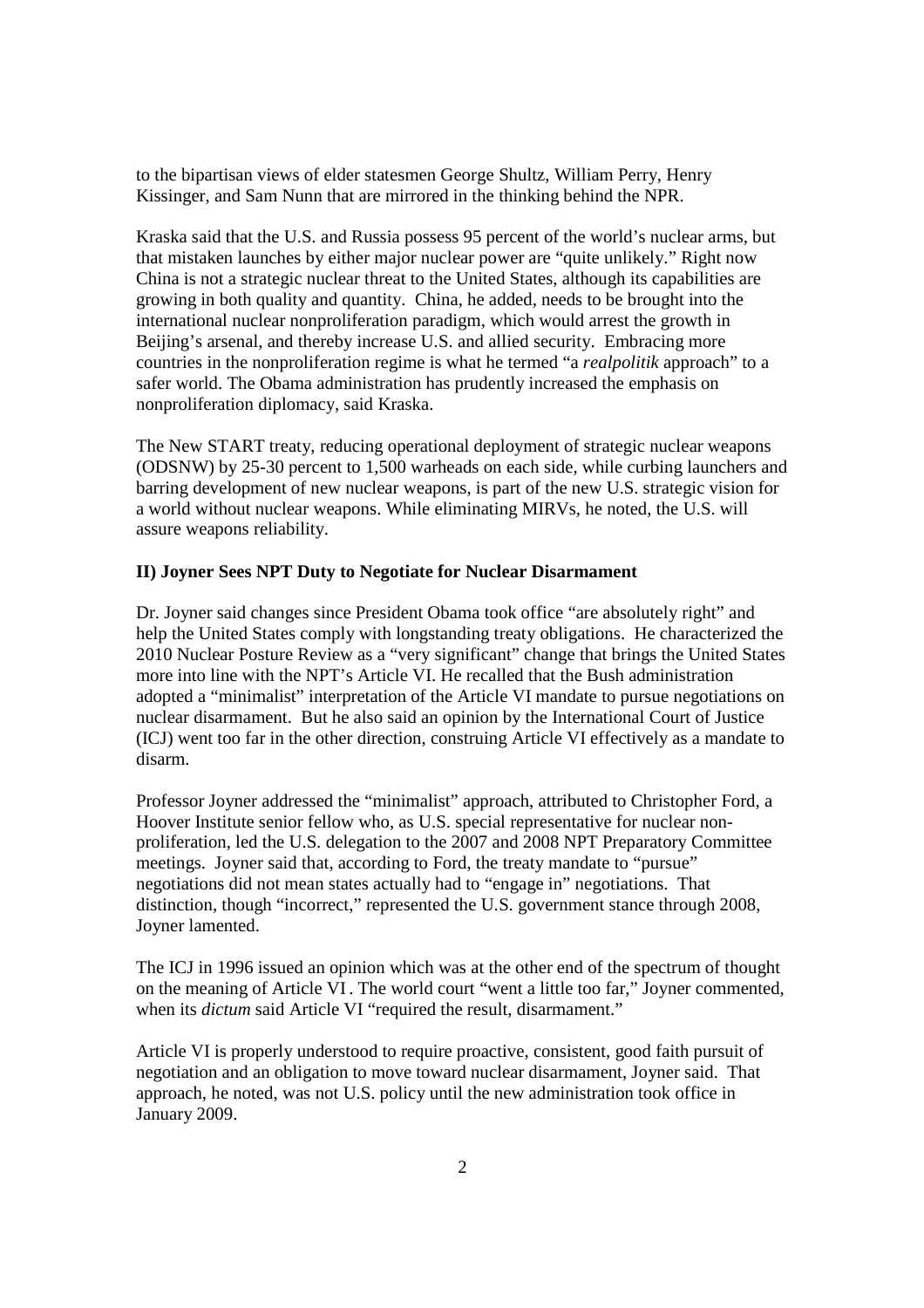### **III) Burroughs Says Nuclear Arms Violate International Humanitarian Law**

Dr. Burroughs suggested that the latest changes in U.S. nuclear weapon policy have been too timid. The Nuclear Posture Review leaves in place longstanding policy that the United States may use nuclear arms to preempt nuclear or non-nuclear attacks by states possessing nuclear arms. The NPR is "fundamentally deficient," he argued, because it "ignores" international humanitarian law. Although the NPR states that it "is in the U.S. interest and that of all other nations that the nearly 65-year record of nuclear non-use be extended forever," it does not address application of the principles the Unites States accepts in conventional military operations to the nuclear sphere, let alone acknowledge the unlawfulness of threat or use of nuclear weapons.

Uncontrollable collateral effects are impossible to reconcile with the principles of proportionality and discrimination, Dr. Burroughs said. He cited the Red Cross' opinion for the proposition that customary international humanitarian law prohibits indiscriminate attacks and incidental loss of human life disproportionate to military advantage. Also, customary law does not tolerate methods and means of warfare that cause widespread, long-term environmental destruction, according to the Red Cross.

Burroughs said that Secretary-General Ban Ki-Moon believes that Article VI of the NPT does require a global treaty on nuclear disarmament. The United States should end its policy that reserves possible use of nuclear arms in response to chemical or biological attack, Burroughs said. He asked rhetorically, "Does the law have to give way or do nuclear weapons have to give way?"

# **IV) Q & A Session**

Following the presentations, the moderator asked the panel whether there are clear criteria for determining which states are in compliance with the NPT. Professor Joyner alluded to the International Atomic Energy Agency as he replied, "No. The IAEA safeguards agreements are quite technical. Only an international tribunal can decide." Joyner remarked further that the Security Council has "overstepped its bounds" regarding Iran. Dr. Burroughs pointed out that, as far as the U.S. government is concerned, it will be up to its own determination whether a particular state is in compliance, which can be a problem.

The moderator posed another question: "Are there circumstances in which we can use nuclear weapons?" Professor Joyner responded, "You cannot say nuclear weapons are never lawful," as the ICJ left open the question of whether a state may resort to nuclear weapons in self-defense under an extreme circumstance in which the state's very existence is threatened. Commander Kraska responded: "We have war-gamed this question a number of times over 60 years or more. Every weapon has to be reviewed for method and means. A rifle is a lawful weapon only for certain purposes. I don't think nuclear weapons are unlawful under customary international law of state practice.